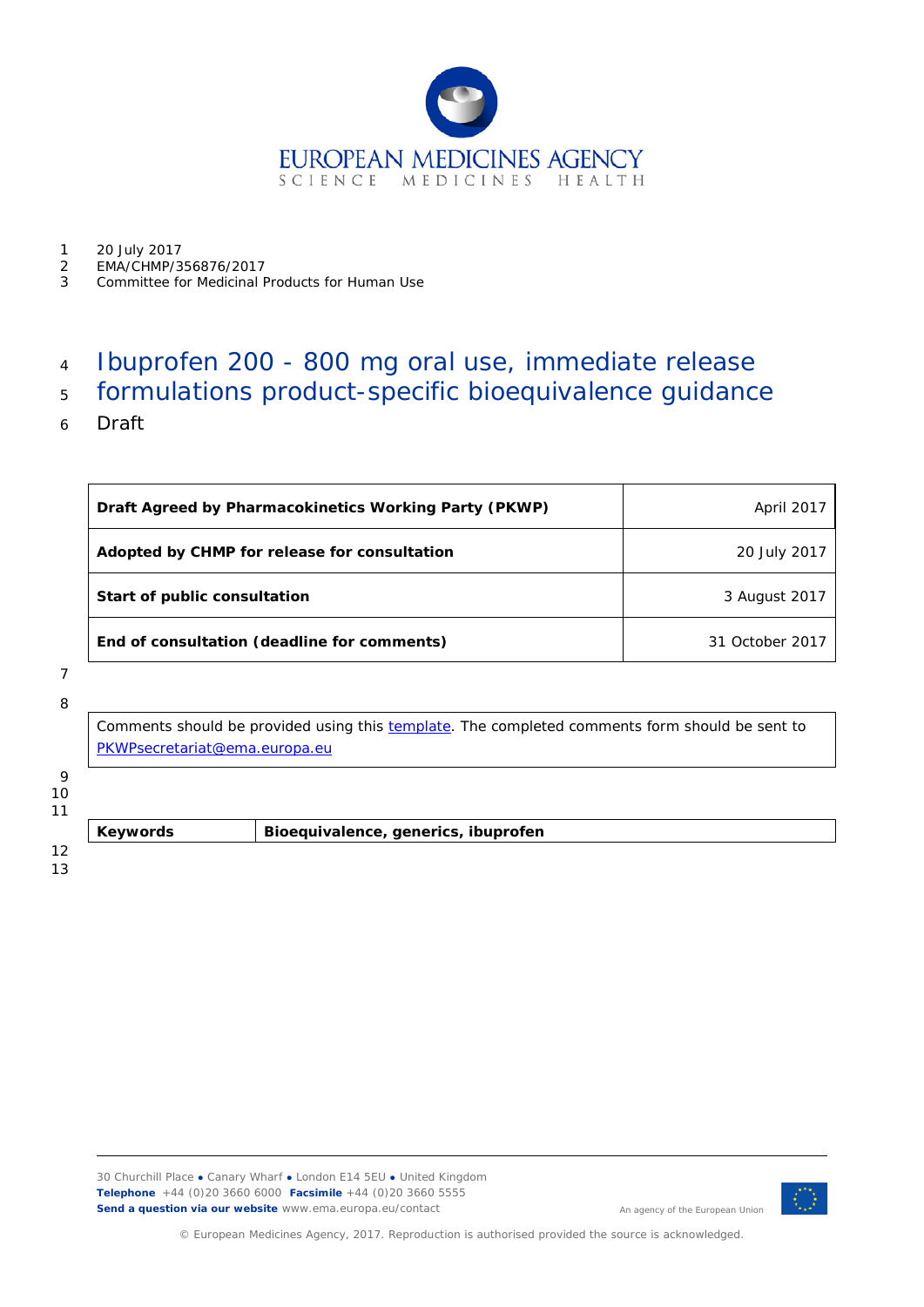# Ibuprofen 200 - 800 mg oral use, immediate release formulations product-specific bioequivalence guidance

#### *Disclaimer:*

This guidance should not be understood as being legally enforceable and is without prejudice to the need to ensure that the data submitted in support of *a marketing authorisation application complies with the appropriate scientific, regulatory and legal requirements.*

### Requirements for bioequivalence demonstration (PKWP)\*

| <b>BCS Classification**</b>                                                          | BCS Class: $\Box$ I $\Box$ III $\Box$ Neither of the two<br>Background: Ibuprofen may be considered a low solubility compound.                     |
|--------------------------------------------------------------------------------------|----------------------------------------------------------------------------------------------------------------------------------------------------|
| Bioequivalence study design<br>in case a BCS biowaiver is not feasible or<br>applied | single dose<br>cross-over                                                                                                                          |
|                                                                                      | healthy volunteers                                                                                                                                 |
|                                                                                      | $\boxtimes$ fasting $\Box$ fed $\Box$ both<br>$\Box$ either fasting or fed                                                                         |
|                                                                                      | <b>Strength:</b> The highest strength which is applied for should be studied.<br>Background: Pharmacokinetics is linear between 200 mg and 800 mg. |